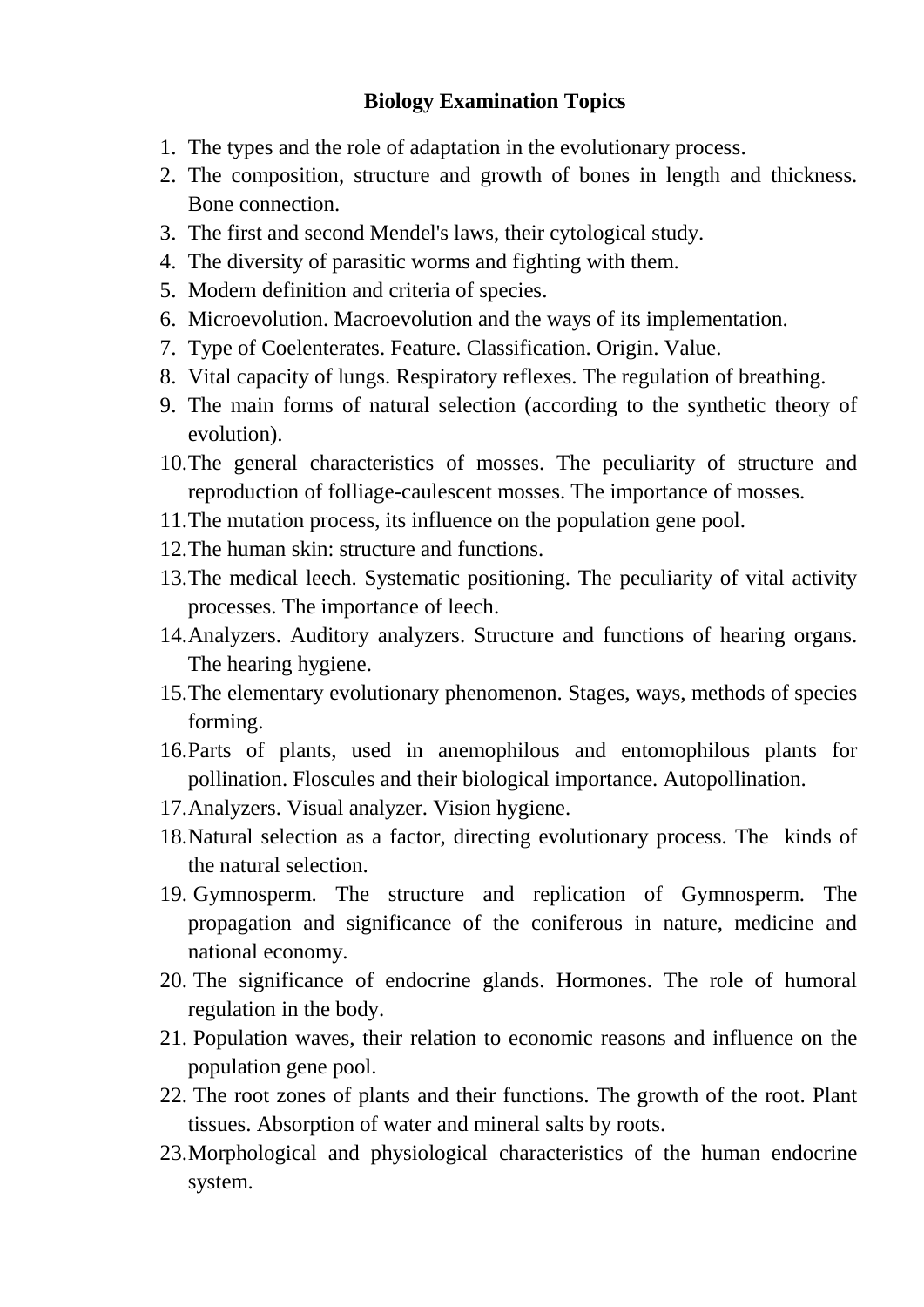- 24.The ecological characteristic of populations as an elementary evolutional structure.
- 25.Type Mollusks. General characteristics of the type. Specific features of their living activity. The diversity and significance of representatives of mollusks.
- 26.Morphological and physiological features of the human excretory system.
- 27.The genetic characteristic of populations as an elementary evolutional structure.
- 28.Fungi kingdom. General characteristics of fungi. Mold fungi. Yeast. Parasitic fungi which cause diseases. The role of fungi in nature, in household.
- 29.Morpho-physiological peculiarities of digestive system of a human being.
- 30.Elementary evolutionary factor: isolation, its types. Its importance.
- 31.Annelides type. General characteristics. Classification. The main representatives. The significance.
- 32.Morpho-physiological peculiarities of respiratory system of a human being.
- 33.Elementary evolutionary factor: genetically automatic process or genetic drift. The significance.
- 34.Amphibians class. General characteristics of the class. Reproduction and development. Variety of amphibians and their importance. The origin of amphibians.
- 35.Morpho-physiological peculiarities of lymphatic system of a human being.
- 36.Formation and development of modern synthetic theory of evolution.
- 37.Class of Birds. General characteristics of the class. Diversity of birds, their adaptation to different habitats. The origin of birds.
- 38.Internal environment. Composition of human blood.
- 39.Ch. Darwin's idea about mechanisms of the evolution of living organisms. Modern understanding of mechanisms of the evolution.
- 40.Class of Dicotyledonous plants. Characteristic features of plants of the class Dicotyledons.
- 41.Morphophysiological peculiarities of the nervous system of a human.
- 42.Elementary unit of evolution.
- 43.Bacteria. Structure, vital activity and spread of bacteria. Role of bacteria in nature, in medicine. Malignant bacteria and struggle against them.
- 44.Skin of a human. Structure and functions of skin. Strengthening of an organism.
- 45.Rules of the evolution. Macroevolution: directions and pathways.
- 46.Double impregnation of flowering plants. Formation of seeds and fruits. The meaning of blossoms, fruits and seeds in nature and human life.
- 47.Morphophysiological peculiarities of locomotor system of a man.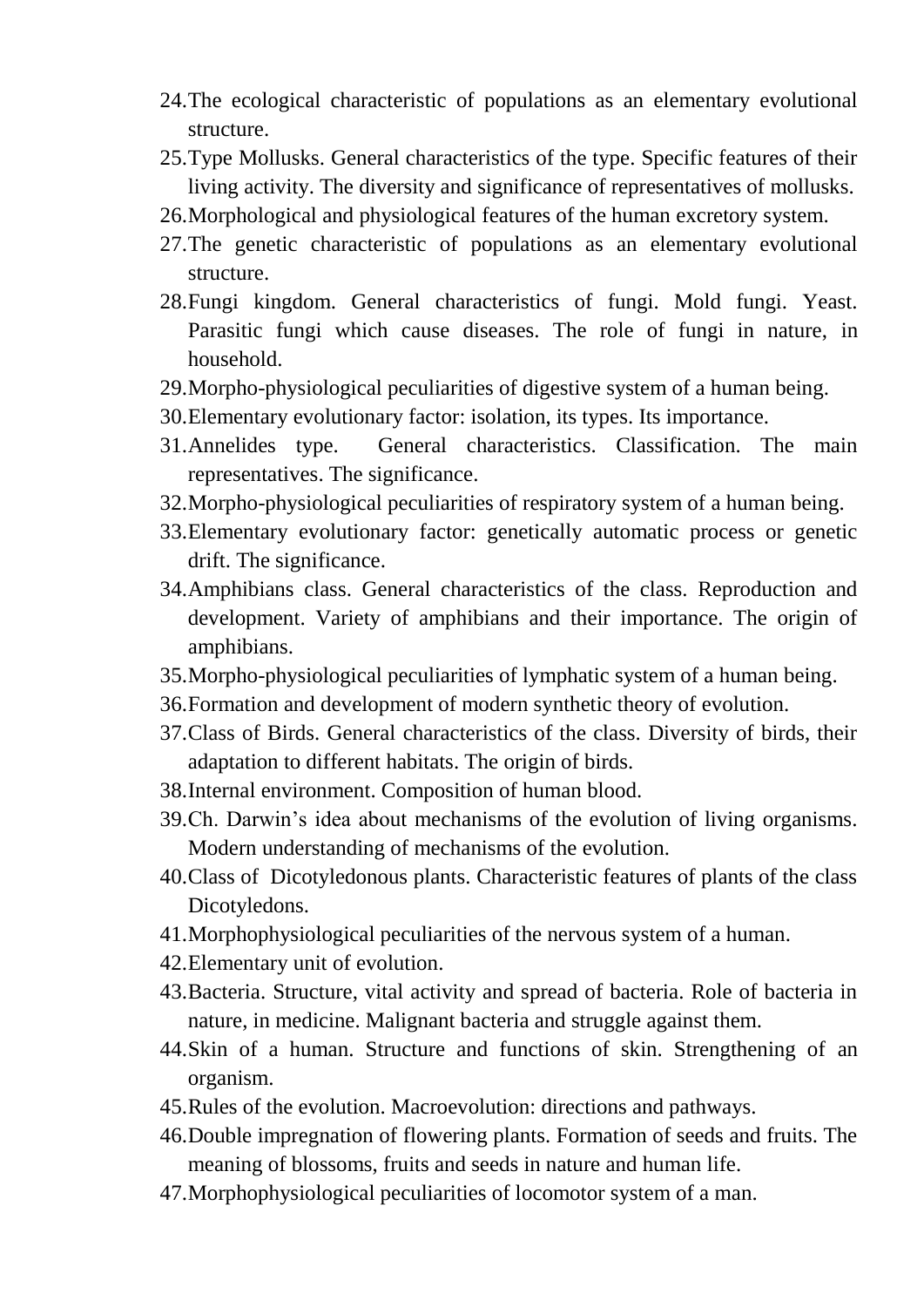- 48.Anthropogenesis and its main stages.
- 49.Type round worms. General description of the type. Variety of round worms and struggle against them.
- 50.Unconditioned reflexes, their meaning. The conditions of unconditional reflexes formation and classification.
- 51.Methods of human genetics studying.
- 52.One-celled organisms. General description. The main systematic groups. Representatives and the importance of one-celled animals.
- 53.The main provisions and arguments of chromosome theory of inheritance.
- 54.The peculiarities of higher nervous activity in a man.
- 55.Modifications of the root and stem. The biological and economic significance.
- 56.Heart, its structure and work. Automaticity of the heart. The concept of neural and humoral regulation of the heart.
- 57.Human ecology: biological, environmental, social and genetic risk factors and their influence on health.
- 58.The main features of the class of mammals. Classification of the class.
- 59.Digestive enzymes of the pancreatic juice. The types and conditions of action.
- 60.Environmental factors and their effect on the body.
- 61.Pulmonary and systemic circulation. Hygiene of the cardiovascular system.
- 62.Phylum Flat warms. Characteristics of the phylum. Classification. Special features of reproduction and development. Significance.
- 63.Ecological classification of organisms: the types of food, life forms. The classification of life forms of plants and animals.
- 64.Class Tapeworms. Features of the class. The cycle of porcine and bovine tapeworms development.
- 65.Single-membrane organelles, their structure and function.
- 66.Population genetics. Hardy-Weinberg Law.
- 67.Viruses, characteristics of their structure and functioning.
- 68.The interim nature of inheritance with mono- and two-hybrid crossing. The statistical nature of cleavage events.
- 69.Selection of bacteria, fungi, its importance for the microbiological industry. The main directions of biotechnology.
- 70.Vegetative reproduction of plants. Methods of vegetative reproduction. The biological and economic importance of vegetative reproduction.
- 71.Nucleic acids structure and their role for the cell.
- 72.The notion of biocoenosis, biogeocoenosis, ecosystem.